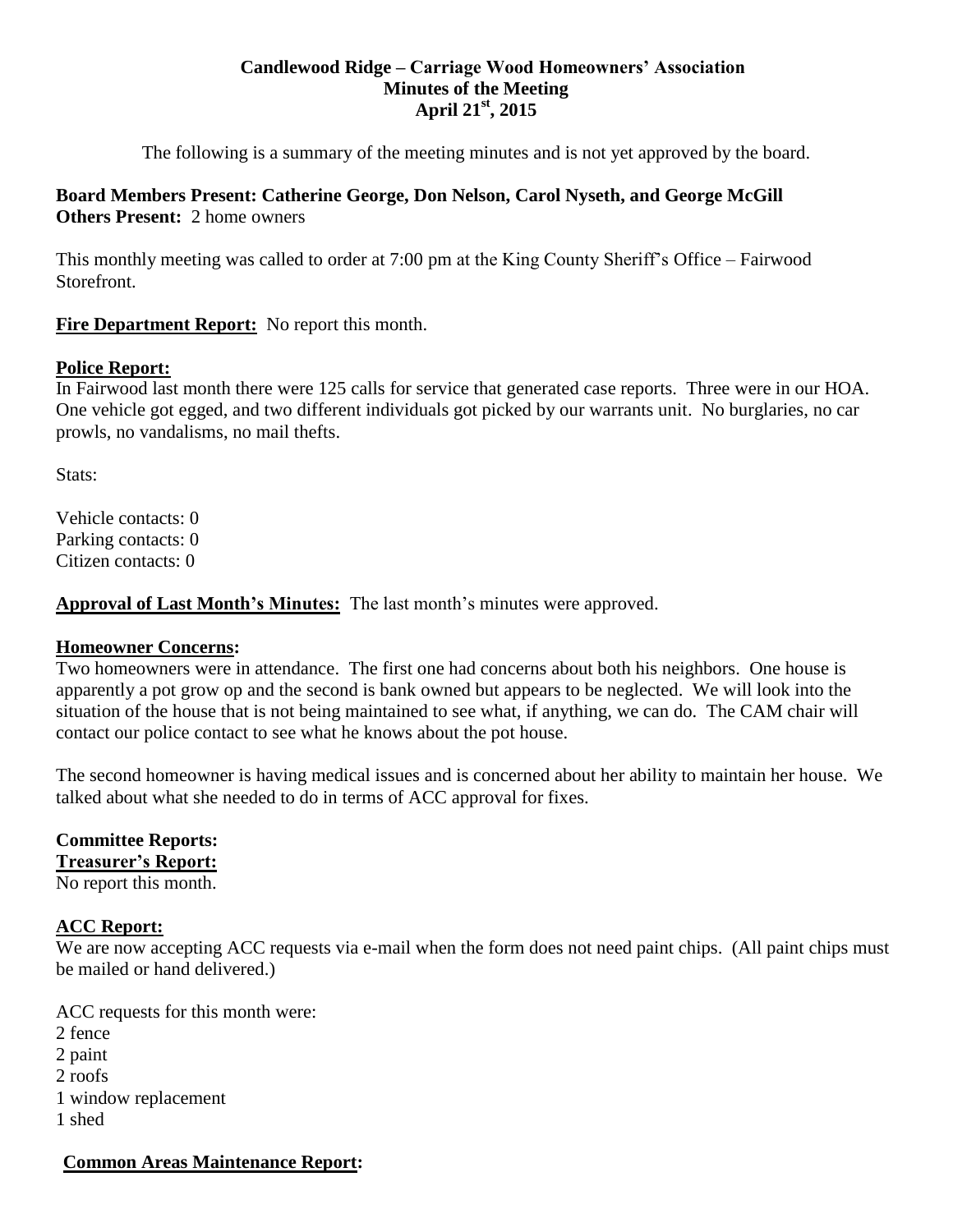- Reminder to all Homeowners It is our responsibility (Not King County's) to keep the street drains clear. Please clear the debris and leaves from the drains by your house and at the ends of your street.
- We continue to have branches and trees fall onto the paths at CR Park. Please contact me at [commonareas@crcwhoa.org](mailto:commonareas@crcwhoa.org) or call 425-738-8611 #80 and leave a message if you notice any trees or branches at either park or any of the Common areas or entrances.
- Canber put bark down at all Common Areas at a cost of \$4200.
- Canber replaced the stolen Retaining wall blocks at CR Entrance. They installed with rebar into the ground through each block and filled with cement, they also glued down the toppers. The total cost came to \$1780.
- I met with Keith from Superior Asphalt and showed him what we needed done at the paths at CR Park. I had him give me 2 quotes as part of the paths are on Seattle City Lights property and we would have to get their approval to repair. That part of the paths is not terribly bad so I suggest leaving that as is for now. The parts on the paths that are on our property are quite bad as the roots from the tall trees have gone under and raised up cracked the asphalt open in about 15 spots. They will dig up and remove the old asphalt, cut and remove the roots and put down new gravel and asphalt, and will seal all joints. The quote for the paths on our property is \$5986 + tax, the quote for Seattle's paths is \$3400+ tax. The Board voted to repair the paths on our property.
- Reminder all dogs must be on leash this is a King County Law as well as our policy in our HOA Parks.
- King County Sheriff Patrols and requests will now be coordinated by the CAM Chair and monthly reports will be submitted before each monthly meeting. Please contact the Board with any areas of concern and we will do our best to accommodate.
- Please keep a watch for suspicious Activity and call 911

**Reminder:** Our parks are private parks which exist for the use and enjoyment of HOA residents, their families and guests. They are not public parks. Our park usage rules apply to everyone. Following are some of the rules that have been established to maximize safety, and minimize liability and maintenance cost:

A. Park Hours: 9:00 am to dusk.

B. No Smoking, alcohol, drugs, loud music, golfing, motorized vehicles or **Fireworks** are allowed. C. Animals must be leashed and owners are responsible for cleaning up after their animals.

# **Complaints Negotiations Report:**

No report this month.

# **Legal and Insurance Report:**

None

# **Cul-de-Sac Committee**

Two weeks ago Don and I went around and inspected all 18 Islands.

We compared them with the notes that the Committee did back in 2014, and rated them from 1 to 5 (1 being in need of repair and 5 in good shape) There are 2 islands (#8 and 10 on the map) that have broken curbing and large trees that need to be removed. We also are suggesting we remove part of the existing Island and replace the curbing at that section with rolled curbing like we did at the 3 Islands that we have done in the last 2 years.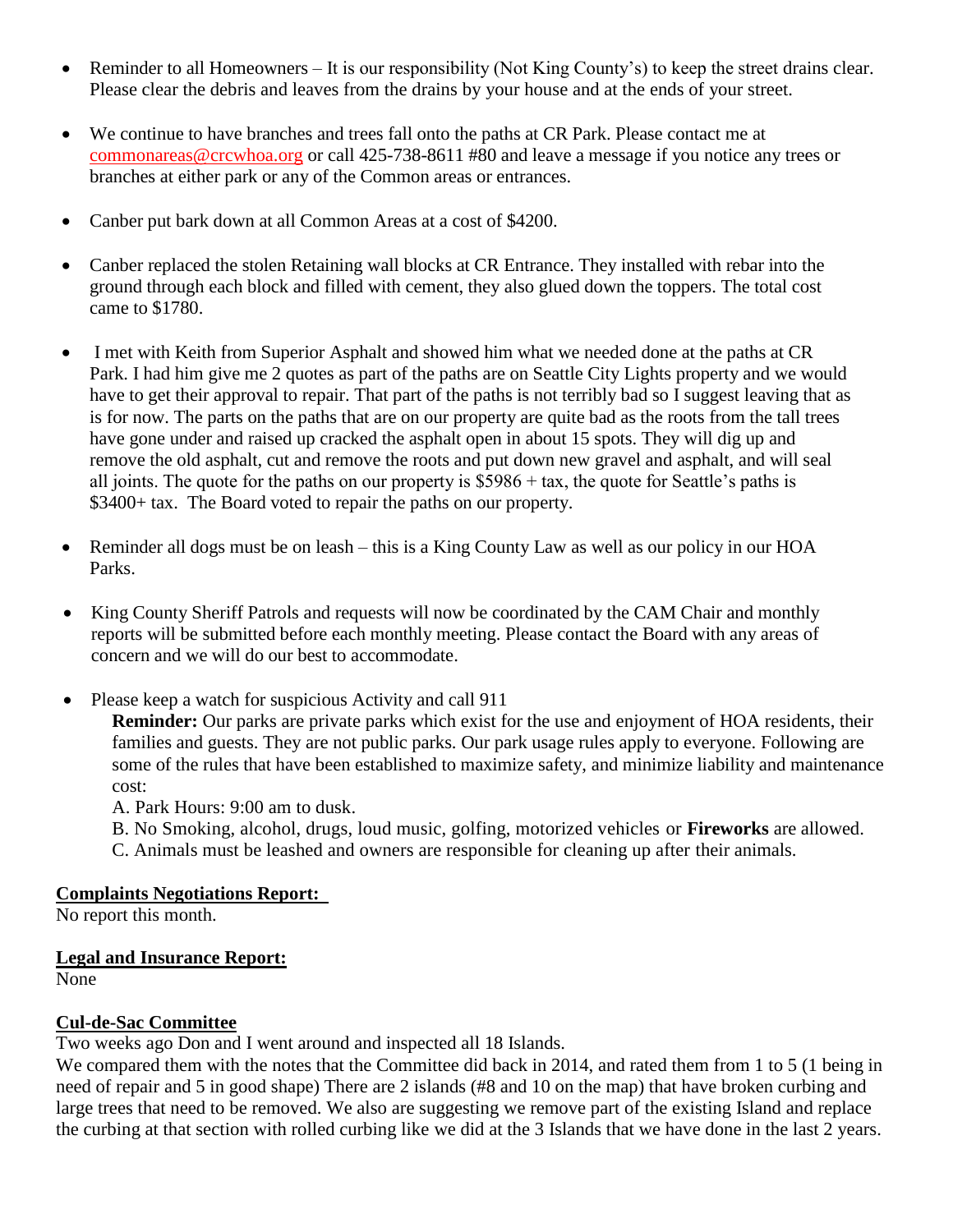We also have 2 other Islands that have several large trees that are raising the curbing and cracking the asphalt in the street. I am going to contact King County Roads and see if they will do anything at all to repair the roads if we remove the trees.

#### **Web Site:**

Catherine is the focal if someone has an issue

#### **Capital Improvement Committee:**

Please contact the board if you have any ideas for Capital Improvements.

#### **Nominating Committee**

Catherine George is the only current member. There are two old open Board positions. If you are interested in serving on the Board, please contact a Board member or attend a monthly meeting.

#### **Old Business:**

Due to the lack of volunteers, we will ask the bookkeeper if she will organize the Spring postcard project. She will be paid for this work. All HOA sponsored events have been cancelled for 2015 due to a lack of volunteers except for the Easter Egg Hunt which some volunteers stepped up to with less than 2 weeks to go. They did a wonderful job of it and the Board thanks them very much..

#### **New Business:**

John has resigned from the Board as his house has been sold and he will be moving to Tacoma. George has taken over as President and Don is the new Vice President.

Roles for the 2015 HOA Board Members

| Alicia Follette  | Complaints                                        |
|------------------|---------------------------------------------------|
| George McGill    | President / Common Areas Chair / Cul-de-sac Chair |
| Don Nelson       | Legal and Insurance/Treasurer / Vice President    |
| Catherine George | ACC / Web Master / Reporting Secretary            |
| Carol Nyseth     | Member at Large                                   |
| Open position    | Member at Large                                   |

**Special Topics:** Visit our Website and contact the HOA via Email at:

Web – [www.crcwhoa.org](http://www.crcwhoa.org/) Email – [president@crcwhoa.org](mailto:president@crcwhoa.org) [info@crcwhoa.org](mailto:info@crcwhoa.org) If you would like to give us your email address in order to be added to our email announcements please send your info to [bookkeeper@crcwhoa.org.](mailto:bookkeeper@crcwhoa.org) Please visit us on Facebook also.

A motion was made to adjourn the main meeting at 8:21pm.

# **Next Board Meetings:**

- May  $19^{th}$ , 2015
- June  $16^{th}$ , 2015
- $-$  July 21<sup>st</sup>, 2015
- August  $18^{th}$ , 2015
- September  $15^{th}$ , 2015
- October  $20<sup>th</sup>$ , 2015
- November  $17^{th}$ , 2015
- December  $15^{th}$ , 2015